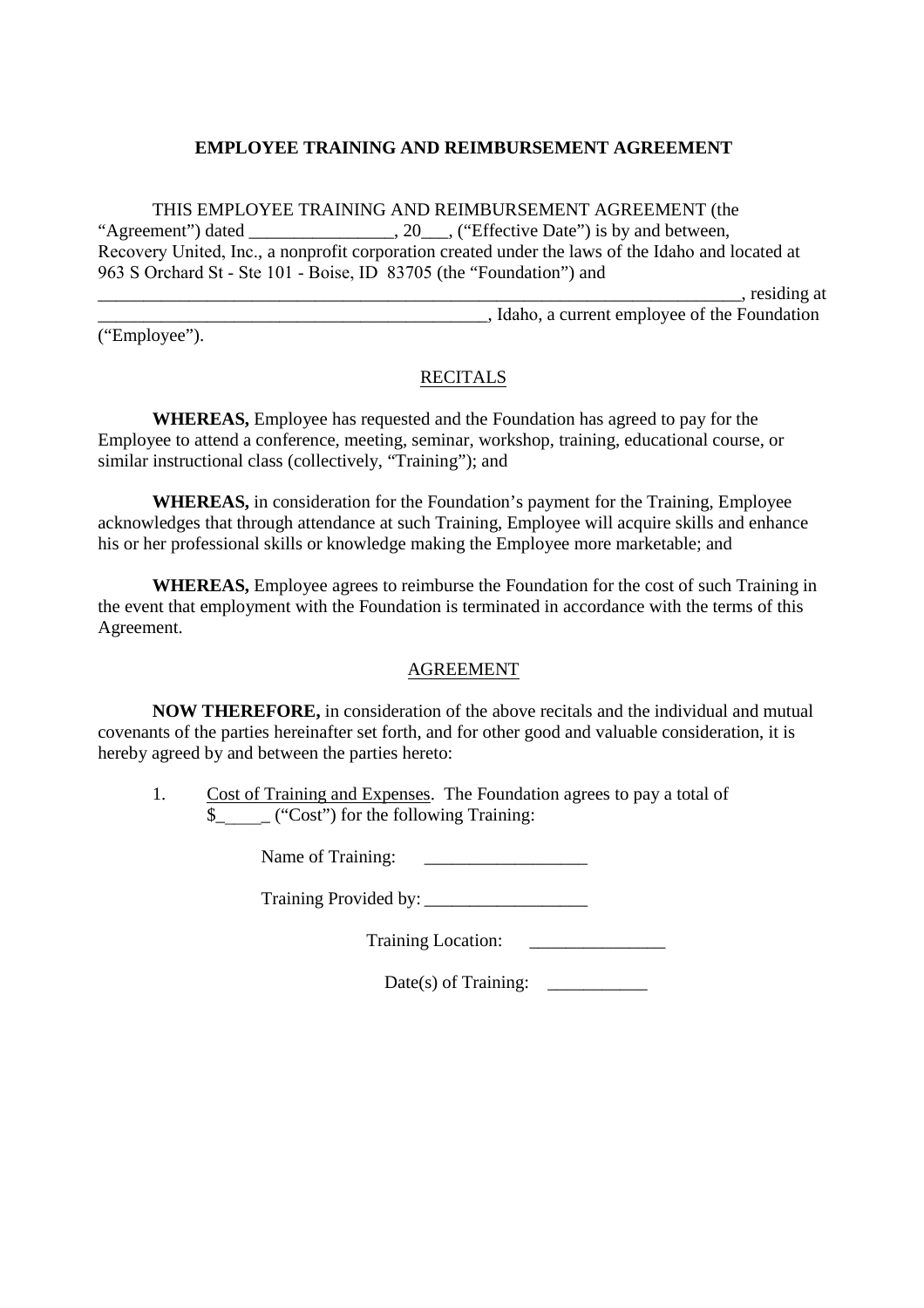2. Reimbursement for Cost of Training. Except as provided below, Employee agrees to reimburse the Foundation for the Cost of the Training paid by the Foundation if the Employee's employment terminates within one (1) calendar year of completion of the Training. Employee agrees to reimburse the Foundation within thirty (30) days of termination.

In the event that: (1) the Employee has not yet attended or completed the Training, (2) the Foundation has paid any portion of the Cost of the Training, and (3) the Employee's employment terminates, the Employee agrees to reimburse the Foundation for the Cost of the Training paid by the Foundation, unless the Cost is refundable and the Foundation receives such refund or the Foundation, in its sole discretion, decides to permit another Foundation employee to attend such Training.

- 3. Salary Deduction. Employee agrees and authorizes the Foundation to deduct the amount owed hereunder, to the extent permissible by law, from Employee's pay following notification of termination of employment with the Foundation. The Foundation, in its sole discretion, may determine whether to deduct any amount owed from the Employee's pay. If the amount owed under this Agreement exceeds the amount deducted from the Employee's pay, in accordance with Section 2, Employee agrees to reimburse the Foundation any remaining amount due to the Foundation within thirty (30) days of terminating employment.
- 4. Continuation of Employment-at-Will Relationship. Employee and the Foundation understand and agree that this Agreement does not constitute an employment agreement and nothing in this Agreement shall replace the Employee and the Foundation's at-will employment arrangement. Both Employee and the Foundation understand that the employment relationship may be terminated by either party for any or no reason at any time prior to the termination of this Agreement.
- 5. Term. This Agreement shall be in effect from the Effective Date until all reimbursement, if any, is due under this Agreement.
- 6. Entire Agreement; Amendments. This Agreement contains the entire understanding of the parties. Employee and the Foundation may mutually agree to modify the terms of this Agreement at any time; provided, however, that any such modification must be in writing and signed by both parties to this Agreement.
- 7. Governing Law. This Agreement shall be governed by and construed under the laws of the State of North Carolina without regard to the principles of conflict of law.
- 8. Severability. If any provision of this Agreement is held to be invalid by a court of law, the remaining provisions shall remain in full force and effect.
- 9. Counterparts. This Agreement shall be executed in one or more counterparts and all such counterparts shall constitute one and the same instrument.